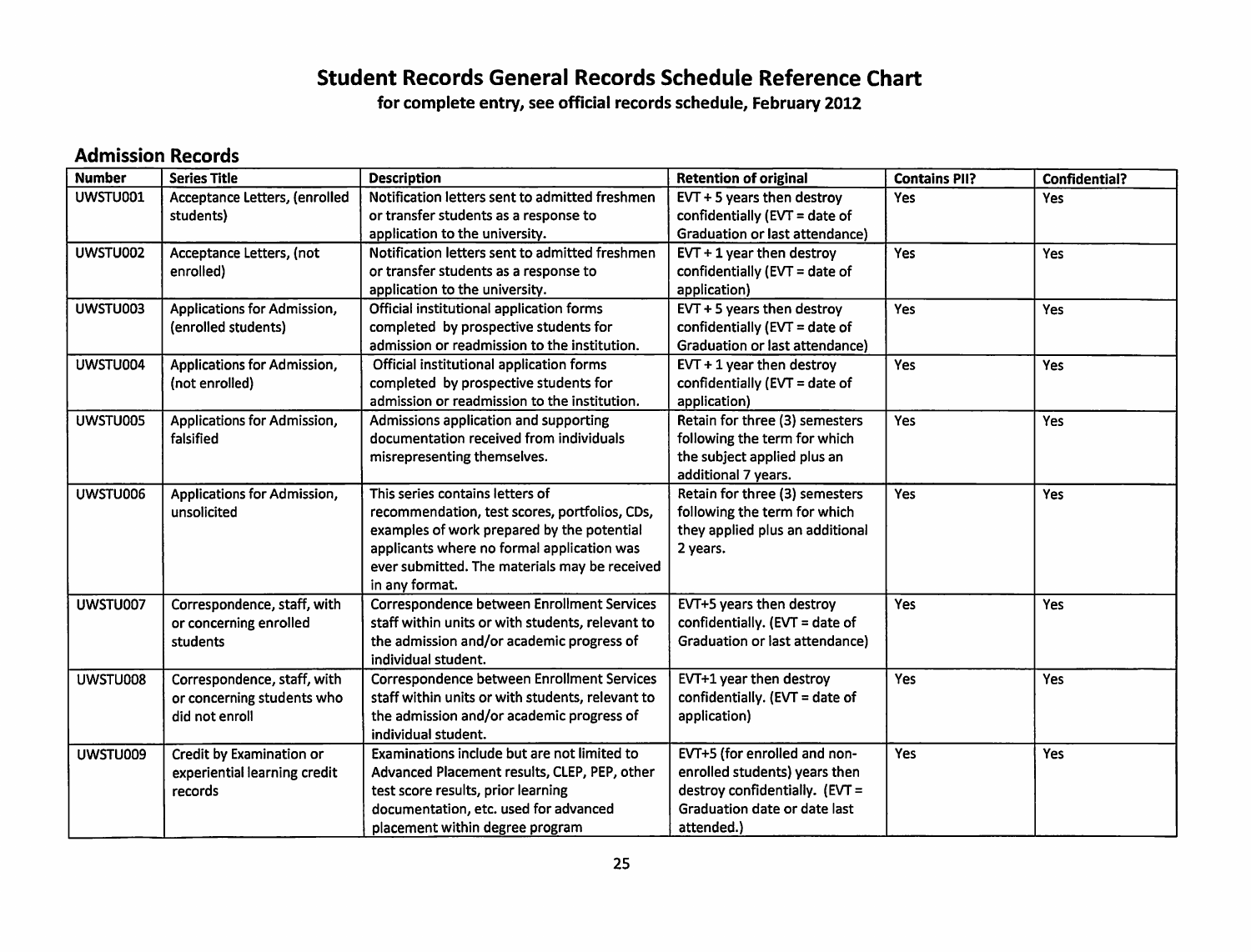| UWSTU010        | <b>Entrance Examination Results</b><br>and other placement test | Student scores from standardized tests,<br>include, but are not limited to: ACT, SAT, GRE | $EVT + 5$ years then destroy<br>confidentially (EVT = date of | Yes | Yes        |
|-----------------|-----------------------------------------------------------------|-------------------------------------------------------------------------------------------|---------------------------------------------------------------|-----|------------|
|                 | records, (enrolled students)                                    | or university or department-specific tests or                                             | <b>Graduation or last attendance)</b>                         |     |            |
|                 |                                                                 | auditions for enrolled students.                                                          |                                                               |     |            |
| UWSTU011        | <b>Entrance Examination Results</b>                             | Student scores from standardized tests.                                                   |                                                               |     |            |
|                 |                                                                 |                                                                                           | $EVT + 1$ year then destroy                                   | Yes | <b>Yes</b> |
|                 | and other placement test                                        | including but not limited to: ACT, SAT, GRE or                                            | confidentially (EVT = date of                                 |     |            |
|                 | records, (not enrolled)                                         | university or department-specific tests or                                                | application)                                                  |     |            |
|                 |                                                                 | audition for students who did not enroll in the                                           |                                                               |     |            |
|                 |                                                                 | institution.                                                                              |                                                               |     |            |
| UWSTU012        | <b>Graduate School degree</b>                                   | This series is comprised of graduation                                                    | EVT +1 year then destroy                                      | Yes | <b>Yes</b> |
|                 | applications-received                                           | applications received by either the Registrar's                                           | confidentially (EVT = date of                                 |     |            |
|                 |                                                                 | Office (for the Bachelor's and Professional                                               | Graduation or last attendance)                                |     |            |
|                 |                                                                 | degrees) or the Graduate School (for Master's                                             |                                                               |     |            |
|                 |                                                                 | and Doctor's degrees), may include compiled                                               |                                                               |     |            |
|                 |                                                                 | lists of students eligible to graduate.                                                   |                                                               |     |            |
| UWSTU013        | <b>Graduate School Admission</b>                                | A record of applicants for admission into a                                               | $EVT + 5$ years then destroy                                  | Yes | Yes        |
|                 | Applications (not accepted,                                     | graduate program who were not accepted;                                                   | confidentially (EVT = date of                                 |     |            |
|                 | not enrolled, or incomplete                                     | who were accepted, but who did not enroll at                                              | application)                                                  |     |            |
|                 |                                                                 | the University; or who never completed the                                                |                                                               |     |            |
|                 |                                                                 | application process, maintained at the school                                             |                                                               |     |            |
|                 |                                                                 | and/or department levels.                                                                 |                                                               |     |            |
| UWSTU014        | <b>Graduate School Admission</b>                                | Admission applications to a Residency or                                                  | $EVT + 5$ years then destroy                                  | Yes | Yes        |
|                 | Applications-                                                   | Fellowship Program who did not match the                                                  | confidentially $(EVT = date of$                               |     |            |
|                 | Residency/Fellowship                                            | program requirements, were not accepted,                                                  | application)                                                  |     |            |
|                 | applicants                                                      | withdrew from consideration, or were not                                                  |                                                               |     |            |
|                 |                                                                 | interviewed. Also includes: Not Matched, Not                                              |                                                               |     |            |
|                 |                                                                 | Accepted, Withdrawn, or Not Interviewed                                                   |                                                               |     |            |
| UWSTU015        | <b>Graduate School Qualifying</b>                               | Examinations or qualifying exams taken by Ph.                                             | $EVT + 2$ years then destroy                                  | Yes | Yes        |
|                 | <b>Exams</b>                                                    | D. candidates whereby they have to pass a                                                 | confidentially (EVT = date of last                            |     |            |
|                 |                                                                 | certain number of them by a certain deadline                                              | attendance)                                                   |     |            |
|                 |                                                                 | to qualify for admission to graduate school.                                              |                                                               |     |            |
|                 |                                                                 | There are also Grading Charts that                                                        |                                                               |     |            |
|                 |                                                                 | complement these exams which indicate who                                                 |                                                               |     |            |
|                 |                                                                 | the graders are.                                                                          |                                                               |     |            |
| UWSTU016        | Letters of Recommendation,                                      | Letters of recommendation required by the                                                 | EVT + 5 years then destroy                                    | Yes | Yes        |
|                 | (enrolled students)                                             | school or provided by the applicant as                                                    | confidentially. (EVT = date of                                |     |            |
|                 |                                                                 | additional information to admission officers.                                             | application)                                                  |     |            |
| <b>UWSTU017</b> | Letters of Recommendation,                                      | Letters of recommendation required by the                                                 | $EVT + 1$ year then destroy                                   | Yes | Yes        |
|                 | (not enrolled)                                                  | school or provided by the applicant as                                                    | confidentially. $EVT = date of$                               |     |            |
|                 |                                                                 |                                                                                           |                                                               |     |            |

 $\sim$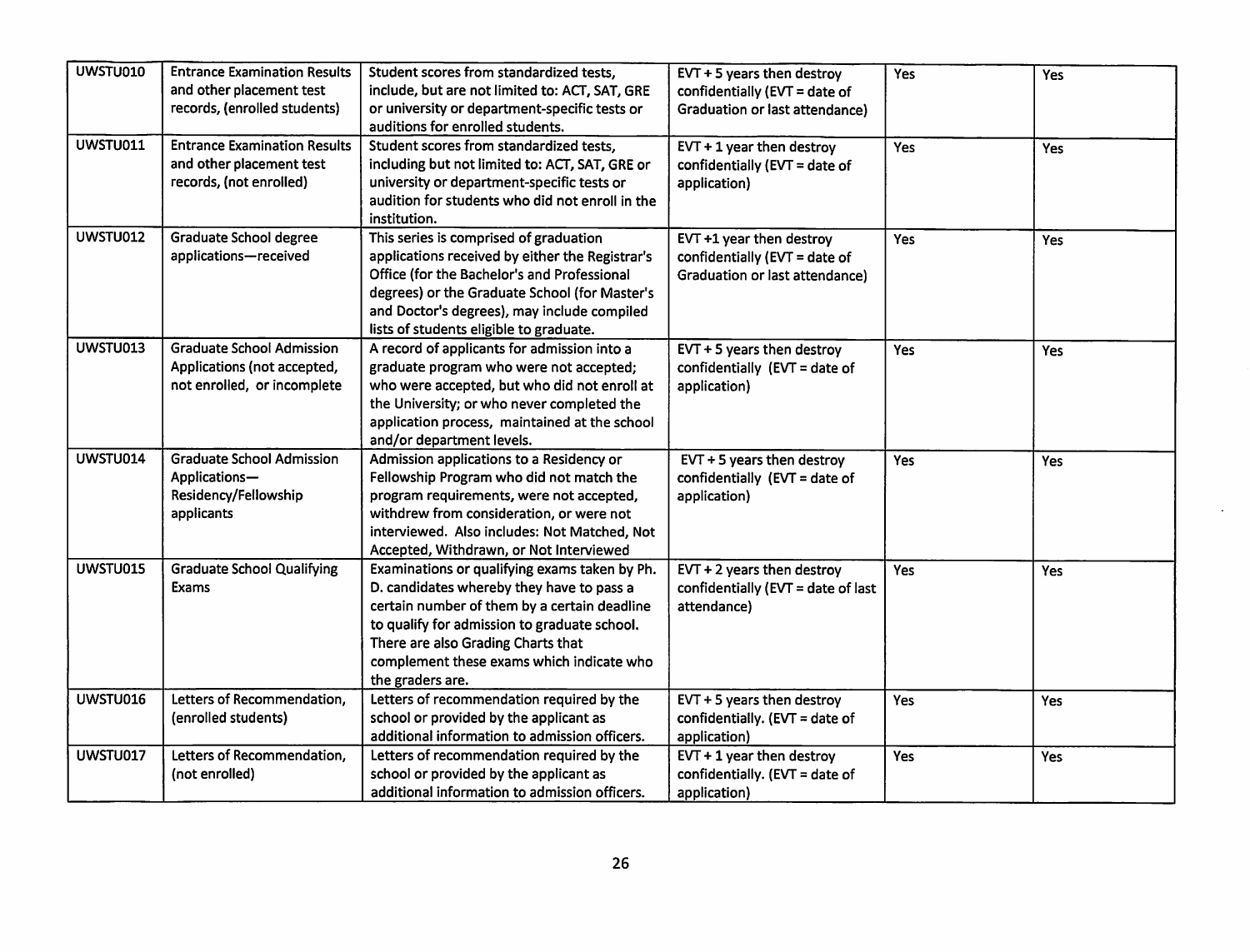| <b>UWSTU018</b> | <b>Program Admissions Records,</b> | Materials submitted in the application process  | EVT + 5 Years (EVT= Date of     | Yes        | Yes        |
|-----------------|------------------------------------|-------------------------------------------------|---------------------------------|------------|------------|
|                 | (admitted students)                | for some majors, which have limited space and   | graduation from the program)    |            |            |
|                 |                                    | require application. Eligibility requirements   |                                 |            |            |
|                 |                                    | vary. Evidence of a minimum number of total     |                                 |            |            |
|                 |                                    | credits, of a minimum grade-point average,      |                                 |            |            |
|                 |                                    | scores for the Praxis I/Pre-Professional Skills |                                 |            |            |
|                 |                                    | Test (PPST), a minimum number of credits in     |                                 |            |            |
|                 |                                    | the major, essays or statements, letters of     |                                 |            |            |
|                 |                                    | recommendation, extended study abroad, or       |                                 |            |            |
|                 |                                    | other documents, test scores or experiences     |                                 |            |            |
|                 |                                    | submitted by successful applicants comprise     |                                 |            |            |
|                 |                                    | this series.                                    |                                 |            |            |
| UWSTU019        | Program Admissions Records,        | Materials submitted in the application process  | EVT + 2 Years (EVT= Date of     | <b>Yes</b> | <b>Yes</b> |
|                 | (not admitted)                     | for some majors, which have limited space and   | application)                    |            |            |
|                 |                                    | require application. Eligibility requirements   |                                 |            |            |
|                 |                                    | vary. Evidence of a minimum number of total     |                                 |            |            |
|                 |                                    | credits, of a minimum grade-point average,      |                                 |            |            |
|                 |                                    | scores for the Praxis I/Pre-Professional Skills |                                 |            |            |
|                 |                                    | Test (PPST), a minimum number of credits in     |                                 |            |            |
|                 |                                    | the major, essays or statements, letters of     |                                 |            |            |
|                 |                                    | recommendation, extended study abroad, or       |                                 |            |            |
|                 |                                    | other documents, test scores or experiences     |                                 |            |            |
|                 |                                    | submitted by applicants who fail to gain        |                                 |            |            |
|                 |                                    | admission comprise this series.                 |                                 |            |            |
| UWSTU020        | Residency Records, (enrolled       | Records used to determine student residency     | EVT + 5 years then destroy      | Yes        | Yes        |
|                 | students)                          | classification for tuition purposes. These      | confidentially. $EVT = date of$ |            |            |
|                 |                                    | records also include forms processed to         | graduation or last attendance)  |            |            |
|                 |                                    | appeal for in-state resident tuition. Records   |                                 |            |            |
|                 |                                    | may include a variety of state and federal      |                                 |            |            |
|                 |                                    | income tax information, high school records,    |                                 |            |            |
|                 |                                    | employment records, etc.                        |                                 |            |            |
| UWSTU021        | Residency Records,                 | Records used to determine student residency     | $EVT + 1$ year then destroy     | Yes        | Yes        |
|                 | (admitted, not enrolled)           | classification for tuition purposes. These      | confidentially. (EVT = date of  |            |            |
|                 |                                    | records also include forms processed to         | application)                    |            |            |
|                 |                                    | appeal for in-state resident tuition. Records   |                                 |            |            |
|                 |                                    |                                                 |                                 |            |            |
|                 |                                    | may include a variety of state and federal      |                                 |            |            |
|                 |                                    | income tax information, high school records,    |                                 |            |            |
|                 |                                    | employment records etc.                         |                                 |            |            |
| UWSTU022        | Transcripts from other             | Transcripts from other institutions such as     | EVT $+5$ years then destroy     | Yes        | <b>Yes</b> |
|                 | institutions, (enrolled            | preparatory schools, high schools, other        | confidentially. (EVT = date of  |            |            |
|                 | students)                          | universities, colleges and technical schools    | application)                    |            |            |
|                 |                                    | used to support the admissions process          |                                 |            |            |

 $\mathcal{L}$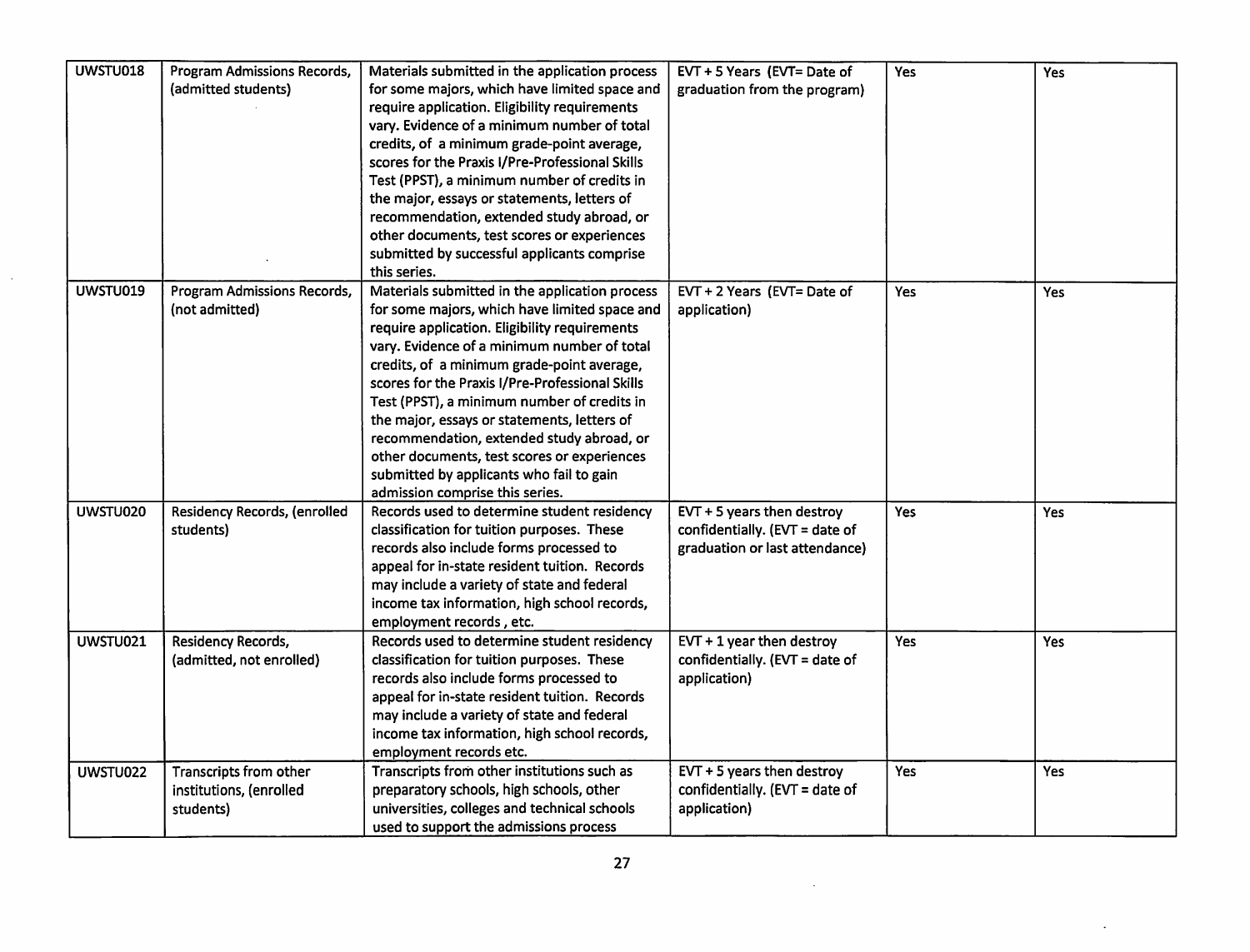| UWSTU023 | Transcripts from other<br>institutions, (not enrolled) | Transcripts from other institutions such as<br>preparatory schools, high schools, other<br>universities, colleges and technical schools<br>used to support the admissions process                                                                                                                                      | $EVT + 1$ year then destroy<br>confidentially. (EVT = date of<br>application)      | Yes        | Yes        |
|----------|--------------------------------------------------------|------------------------------------------------------------------------------------------------------------------------------------------------------------------------------------------------------------------------------------------------------------------------------------------------------------------------|------------------------------------------------------------------------------------|------------|------------|
| UWSTU024 | Veterans Records, (enrolled<br>students)               | Records related to student enrollment for<br>military benefits such as application, copies of<br>discharge form DD214, VA eligibility<br>certificates, study grants, VA vocational<br>rehabilitation agreements, VA fee vouchers,<br>and correspondence, in as far as these records<br>support the admissions process. | EVT $+5$ years then destroy<br>confidentially. (EVT= End of<br>benefit award year) | <b>Yes</b> | <b>Yes</b> |
| UWSTU025 | Veterans Records, (not<br>enrolled)                    | Records related to student enrollment for<br>military benefits such as application, copies of<br>discharge form DD214, VA eligibility<br>certificates, study grants, VA vocational<br>rehabilitation agreements, VA fee vouchers,<br>and correspondence, in as far as these records<br>support the admissions process. | $EVT + 2$ years then destroy<br>confidentially. $EVT = date of$<br>application)    | Yes        | <b>Yes</b> |

#### *Student Academic Records*

| UWSTU026 | Academic dismissal<br>/suspension /expulsion<br>records  | Letter from the Dean of Students or equivalent<br>office explaining to the student the dismissal and<br>reasons for the action.                                                     | $CR + 6$ years, then transfer to<br><b>University Archives</b>    | Yes        | Yes |
|----------|----------------------------------------------------------|-------------------------------------------------------------------------------------------------------------------------------------------------------------------------------------|-------------------------------------------------------------------|------------|-----|
| UWSTU027 | Academic misconduct<br><b>records</b>                    | Notification of academic misconduct and<br>documentation of sanctions or disciplinary action<br>including correspondence, reports, requests for<br>hearings, appeals and petitions. | $CR + 6$ years, then transfer to<br><b>University Archives</b>    | Yes        | Yes |
| UWSTU028 | <b>Academic Warnings</b>                                 | Academic warning correspondence informing the<br>student of poor academic performance that<br>threatens continued attendance of the<br>institution.                                 | EVT + 5 years. (EVT= date of<br>graduation or last<br>attendance) | Yes        | Yes |
| UWSTU029 | Add/Drop Records                                         | Completed course add or drop forms and related<br>records required to add or drop courses after the<br>registration deadline.                                                       | EVT + 1 year. (EVT = date<br>submitted)                           | <b>Yes</b> | Yes |
| UWSTU030 | Applications for Graduation,<br>(graduated students)     | Applications completed by students prior to<br>graduation, which trigger degree audits.                                                                                             | $EVT + 1$ year. (EVT = date of<br>application)                    | Yes        | Yes |
| UWSTU031 | Applications for Graduation,<br>(non-graduated students) | Applications completed by students prior to<br>graduation, which trigger degree audits.                                                                                             | EVT + 5 years. (EVT<br>=application date)                         | <b>Yes</b> | Yes |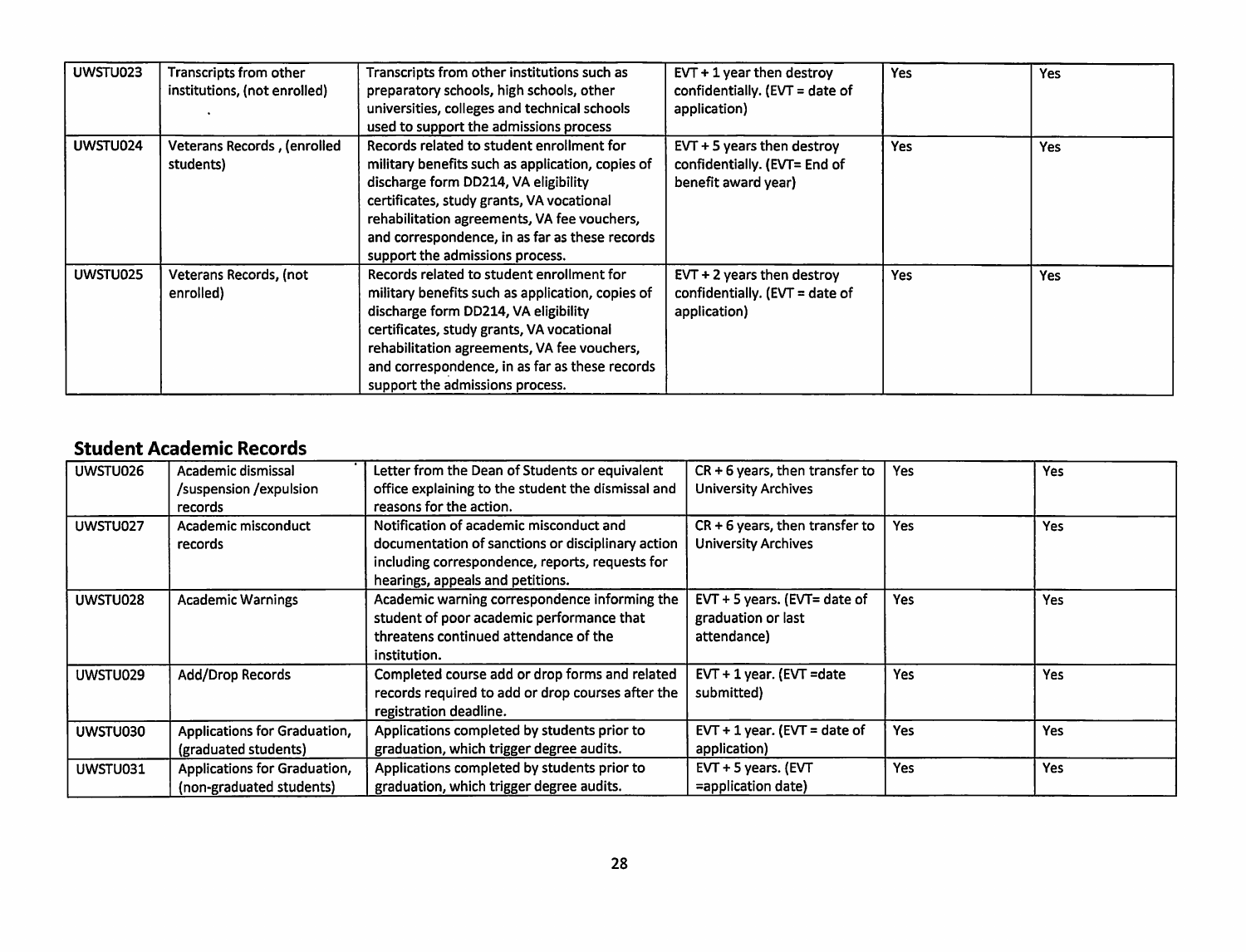| UWSTU032 | <b>Athlete Academic Records</b>                                                           | Records including dossiers created by the<br>Athletic Director, the Associate Athletic Director<br>or the Compliance Officer for individual students,<br>compiling academic and enrollment<br>records, credit and major requirements, amateur<br>athletic status certification, semesters of<br>eligibility used and remaining, Tutor evaluation<br>and assessment records or mandatory study<br>time records may be included. | EVT + 10 years then destroy<br>confidentially (EVT = date of<br>graduation or last<br>attendance) | Yes        | Yes |
|----------|-------------------------------------------------------------------------------------------|--------------------------------------------------------------------------------------------------------------------------------------------------------------------------------------------------------------------------------------------------------------------------------------------------------------------------------------------------------------------------------------------------------------------------------|---------------------------------------------------------------------------------------------------|------------|-----|
| UWSTU033 | <b>Athletic Eligibility Reports</b>                                                       | Reports created by the Athletic Director, the<br>Associate Athletic Director or the Compliance<br>Officer to demonstrate athletic eligibility of<br>teams.                                                                                                                                                                                                                                                                     | $EVT + 2$ years then destroy<br>confidentially (EVT = date of<br>submission of official report)   | Yes        | Yes |
| UWSTU034 | <b>Audit Authorizations</b>                                                               | Forms completed by students and signed by the<br>course's instructor, giving the student permission<br>to audit a course.                                                                                                                                                                                                                                                                                                      | $EVT + 1$ year then destroy<br>confidentially (EVT = date of<br>submission)                       | <b>Yes</b> | Yes |
| UWSTU035 | Change of grade<br>documentation                                                          | Data entry form completed by the instructor of<br>the course and signed by the appropriate dean<br>supporting an approved change of a previously<br>assigned course grade.                                                                                                                                                                                                                                                     | EVT $+5$ years then destroy<br>confidentially ( $EVT = date of$<br>submission)                    | <b>Yes</b> | Yes |
| UWSTU036 | <b>Changed Grade Record</b>                                                               | Paper, student information system (SIS)<br>electronic, or other evidence of a legitimately<br>changed final course grade.                                                                                                                                                                                                                                                                                                      | $CR + 6$ years, then transfer to<br><b>University Archives</b>                                    | Yes        | Yes |
| UWSTU037 | Correspondence between<br>students and faculty<br>regarding course content or<br>progress | Correspondence between faculty and students<br>relating to coursework, as retained by academic<br>departments to serve as source documents for<br>submitted official grades.                                                                                                                                                                                                                                                   | 6 months after close of<br>semester in which grades are<br>submitted. Destroy<br>confidentially   | Yes        | Yes |
| UWSTU038 | Correspondence related to<br>academic inquiry                                             | Student correspondence related to academics<br>other than with current instructors (See<br>UWSTU037) or with Enrollment Services<br>regarding Admission (See UWSTU007;<br>UWSTU008)                                                                                                                                                                                                                                            | EVT+1 year then destroy<br>confidentially (EVT = date of<br>correspondence)                       | Yes        | Yes |
| UWSTU039 | <b>Course Repeat Approval</b><br>Form                                                     | Form requesting and/or granting approval to<br>repeat a course for credit. Document contains<br>student name, ID, course number and signature<br>of advisor and may record academic reasons for<br>repeating the class.                                                                                                                                                                                                        | EVT+1 year then destroy<br>confidentially. (EVT = date of<br>submission)                          | <b>Yes</b> | Yes |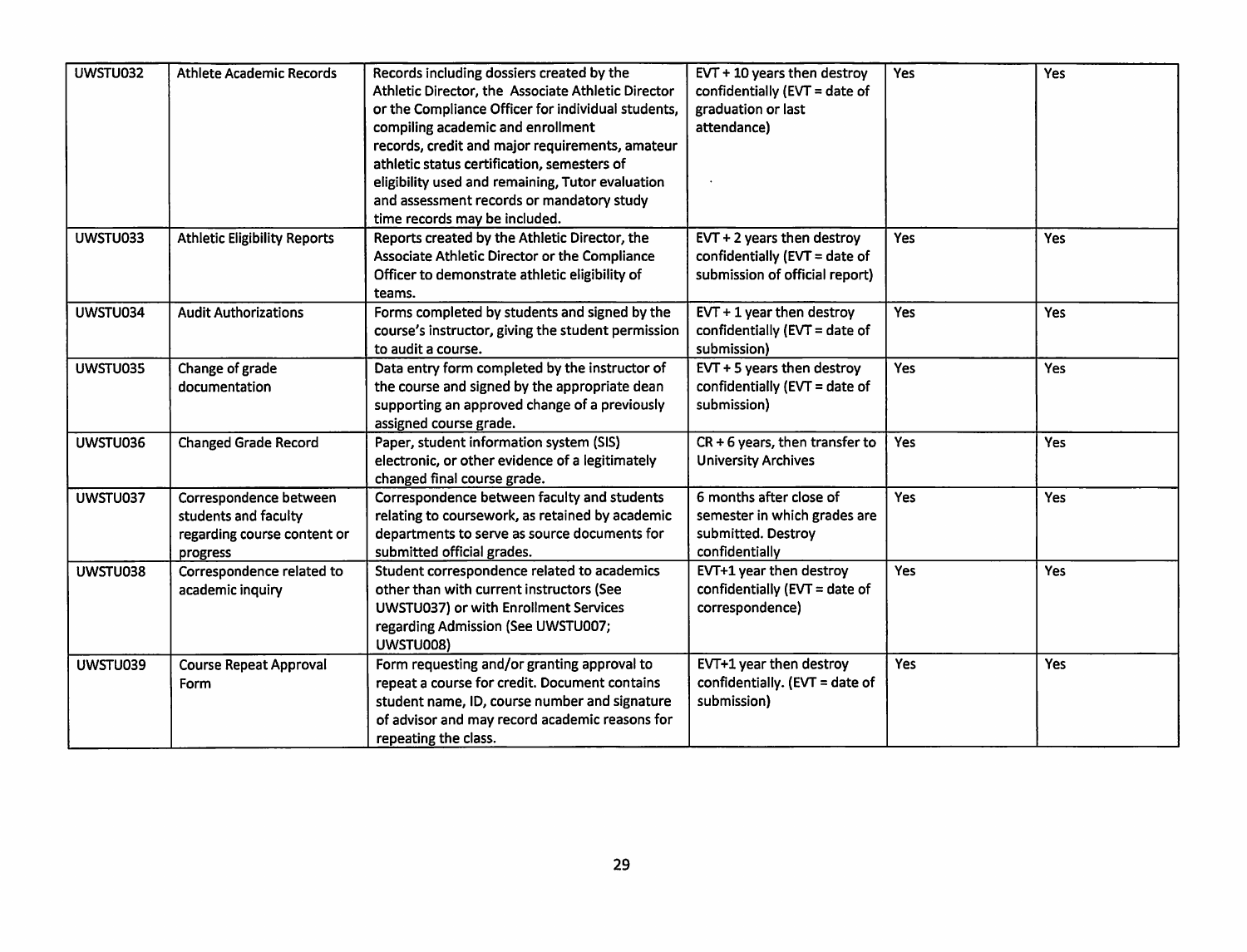| UWSTU040 | <b>Course Wait List</b>                                         | Lists of students waiting for an enrollment<br>opening in an individual course because the<br>course has reached its maximum class size. Lists<br>may be generated by academic departments or<br>individual instructors. They may be used to give<br>preference to waiting students in the following<br>semester or determine the need for more<br>sections of the class.                                                                                | EVT+ one semester or when<br>no longer needed for<br>administrative purposes.<br>(EVT=end of semester in<br>which list was created.) | Yes        | Yes |
|----------|-----------------------------------------------------------------|----------------------------------------------------------------------------------------------------------------------------------------------------------------------------------------------------------------------------------------------------------------------------------------------------------------------------------------------------------------------------------------------------------------------------------------------------------|--------------------------------------------------------------------------------------------------------------------------------------|------------|-----|
| UWSTU041 | Credit/no credit Approval<br><b>Forms</b>                       | Request forms completed by the student and<br>signed by the instructor and related records to<br>change the individuals grading option of a course<br>from the letter grade to pass/fail or vice versa.                                                                                                                                                                                                                                                  | EVT+1 year then destroy<br>confidentially. (EVT= date of<br>submission)                                                              | <b>Yes</b> | Yes |
| UWSTU042 | <b>Criminal Background Check</b><br>Records, Students           | Records include, but are not limited to: (1)<br>confidential self-disclosure application<br>supplements; (2) criminal background check<br>reports, which are generated by private vendors<br>on a contract basis, University employees, or<br>employees of the Wisconsin Department of<br>Justice; (3) records created and received by the<br>University employees who are responsible for<br>decisions related to the applicants continued<br>progress. | EVT+7 years then destroy<br>confidentially. (EVT = date of<br>completed check)                                                       | Yes        | Yes |
| UWSTU043 | Curriculum change<br>authorizations                             | Forms and related documentation authorized by<br>the department chair and/or the college dean<br>approving changes with authorizations to<br>individual student degree program<br>requirements.                                                                                                                                                                                                                                                          | EVT+5 years then destroy<br>confidentially. (EVT = date of<br>submission)                                                            | Yes        | Yes |
| UWSTU044 | <b>Degree Audits</b>                                            | Records created through comparison of<br>transcript and other student records with<br>requirements for graduation to verify progress<br>made in degree program requirements.                                                                                                                                                                                                                                                                             | EVT+5 years then destroy<br>confidentially. (EVT = date of<br>submission)                                                            | <b>Yes</b> | Yes |
| UWSTU045 | Diplomas, (returned because<br>undeliverable                    | Paper diplomas returned to the university,<br>undeliverable due to incorrect address or other<br>reasons.                                                                                                                                                                                                                                                                                                                                                | EVT+1 year then destroy<br>confidentially. (EVT= date of<br>graduation)                                                              |            |     |
| UWSTU046 | Fellowships and Scholarships<br>(graduate and<br>undergraduate) | Notices of fellowship and scholarship<br>opportunities, nominations of candidates and<br>results for both graduate and undergraduate<br>students.                                                                                                                                                                                                                                                                                                        | EVT + 3 years (EVT = date of<br>last attendance)                                                                                     | Yes        | Yes |
| UWSTU047 | Grade Books, original<br>(academic departments)                 | Student grades recorded by instructors to<br>support official grades submitted to the Registrar                                                                                                                                                                                                                                                                                                                                                          | EVT+2 years then destroy<br>confidentially. (EVT = end of<br>semester)                                                               | <b>Yes</b> | Yes |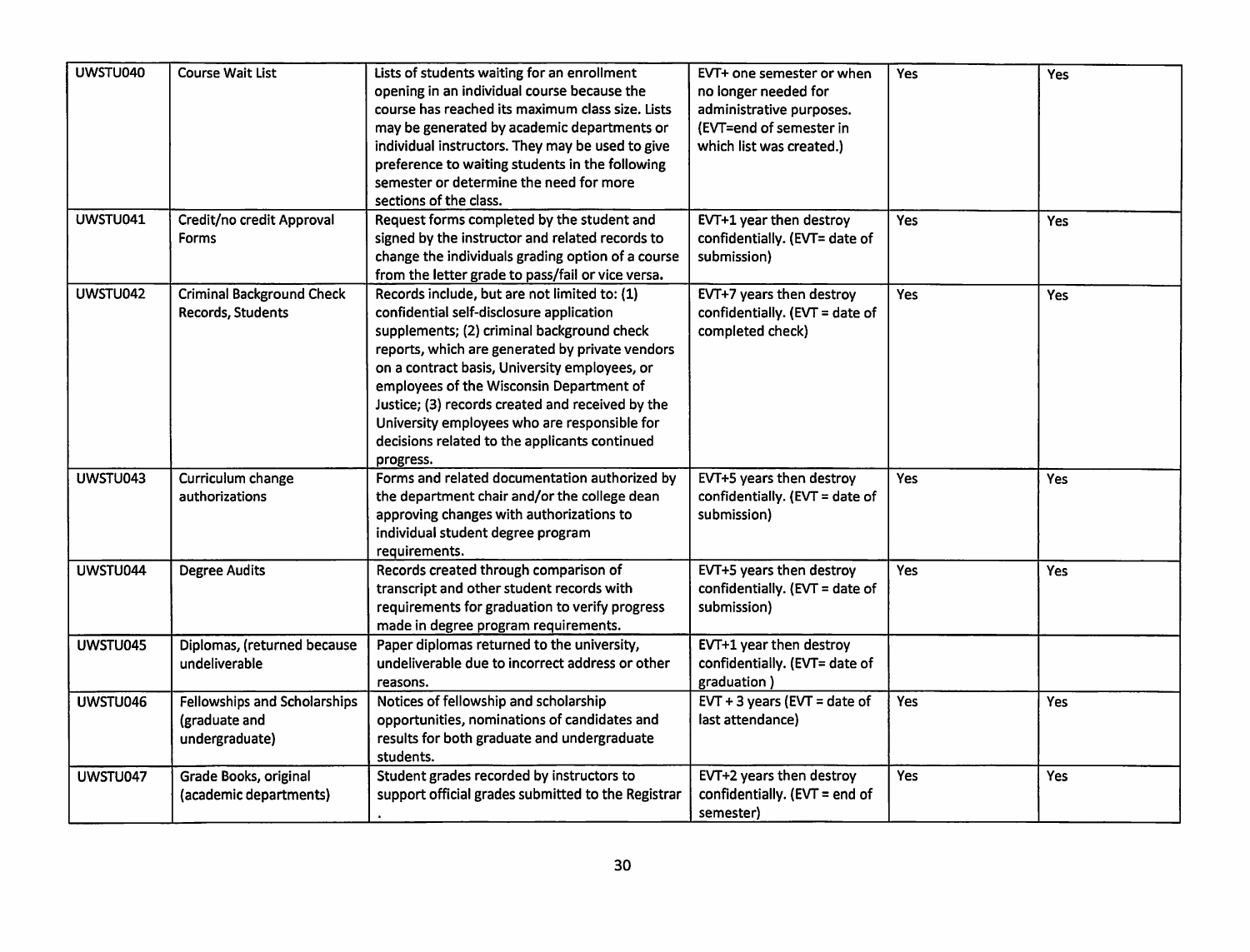| UWSTU048 | Grades, Official                   | Official student grades, recorded by the<br>Registrar. | Permanent.                                                 | Yes | Yes        |
|----------|------------------------------------|--------------------------------------------------------|------------------------------------------------------------|-----|------------|
| UWSTU049 | <b>Graduate School Records for</b> | Official student record contained in an                |                                                            |     |            |
|          | accepted students                  | integrated student information system (ISIS):          | 10 years from date of receipt<br>of degree or date of last | Yes | <b>Yes</b> |
|          |                                    | Admission Applications and Proficiency Testing,        |                                                            |     |            |
|          |                                    | Letter of Recommendations, Directed Study and          | attendance and destroy                                     |     |            |
|          |                                    | Thesis Pre-authorization Forms, Credit                 | confidentially                                             |     |            |
|          |                                    | Evaluations and Re-evaluations, Wisconsin              |                                                            |     |            |
|          |                                    |                                                        |                                                            |     |            |
|          |                                    | Residency determination and supporting                 |                                                            |     |            |
|          |                                    | documentation, Dean's Academic and transfer            |                                                            |     |            |
|          |                                    | forms, Foreign Language Exam forms, Grade              |                                                            |     |            |
|          |                                    | Change forms and Grade Problem Cards,                  |                                                            |     |            |
|          |                                    | Pass/Fail Option forms, Major Declaration forms,       |                                                            |     |            |
|          |                                    | Disciplinary or conduct actions forms, Withhold        |                                                            |     |            |
|          |                                    | of public information form(FERPA), Student             |                                                            |     |            |
|          |                                    | Authorization for Disclosure in Education              |                                                            |     |            |
|          |                                    | Records, Study abroad course and grade                 |                                                            |     |            |
|          |                                    | evaluations, Degree summary with attached              |                                                            |     |            |
|          |                                    | correspondence and related forms, Degree               |                                                            |     |            |
|          |                                    | Audits, Copy of the Transcript, Copy of the            |                                                            |     |            |
|          |                                    | permanent card, Identity change, legal                 |                                                            |     |            |
|          |                                    | summons, subpoenas and related                         |                                                            |     |            |
|          |                                    | correspondence, ROTC forms, Course change              |                                                            |     |            |
|          |                                    | request forms, Enrollment letters and other            |                                                            |     |            |
|          |                                    | supporting information from Registrars office,         |                                                            |     |            |
|          |                                    | and Transcripts from other colleges or                 |                                                            |     |            |
|          |                                    | universities.                                          |                                                            |     |            |
| UWSTU050 | <b>Graduate School:</b>            | Theses and Dissertations written as part of the        | $CR + 6$ years, then transfer to                           | No  | No.        |
|          | Thesis/Dissertations/              | requirement for a conferred degree. Some               | <b>University Archives</b>                                 |     |            |
|          | <b>Directed Study</b>              | programs allow for Directed Study or a Thesis.         |                                                            |     |            |
| UWSTU051 | Grievances, exam/course            | Forms recording student grievances about               | EVT+3 years then destroy                                   | Yes | Yes        |
|          | related (not grade disputes)       | courses, coursework, exams, or instructor and          | confidentially (EVT = date of                              |     |            |
|          |                                    | include student name and number,                       | submission)                                                |     |            |
|          |                                    | term/semester, course number name of                   |                                                            |     |            |
|          |                                    | instructor and signatures by student, faculty or       |                                                            |     |            |
|          |                                    | staff.                                                 |                                                            |     |            |
| UWSTU052 | <b>Hold or Encumbrance</b>         | Limitations placed on a student's account due to       | $EVT + 6$ years ( $EVT =$ fiscal                           | Yes | Yes        |
|          | Authorizations                     | late payment, late registration, or other reasons      | year of hold creation)                                     |     |            |
|          |                                    | stated by the institution due to nonpayment of         |                                                            |     |            |
|          |                                    | fees, fines, citations, etc.                           |                                                            |     |            |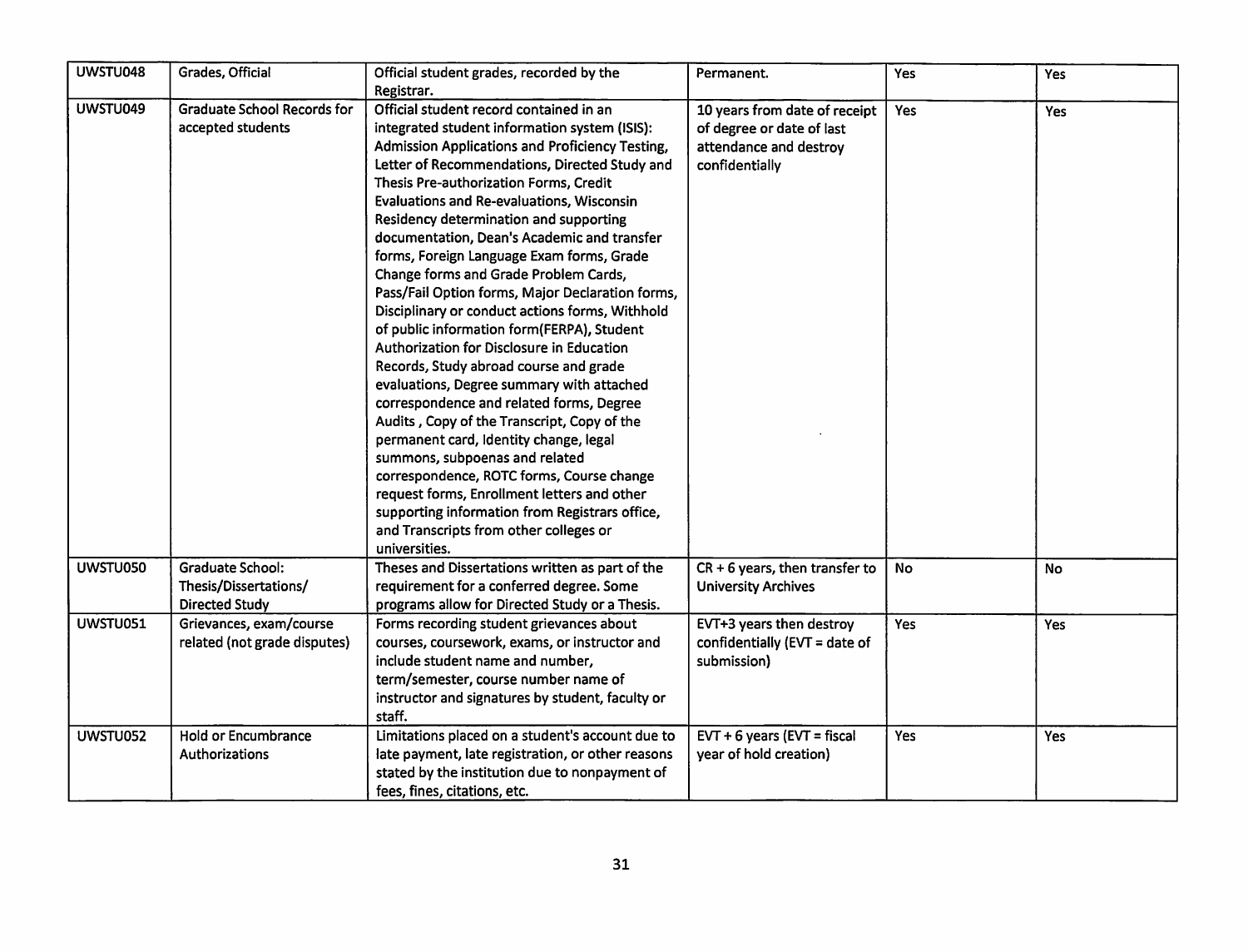| UWSTU053 | Honors Program Applicant          | Honors Program applicant files and applications,   | $EVT + 5$ years then destroy     | Yes        | <b>Yes</b> |
|----------|-----------------------------------|----------------------------------------------------|----------------------------------|------------|------------|
|          | files, undergraduate              | grade point averages, scholarship and award        | confidentially ( $EVT = date$ of |            |            |
|          |                                   | materials, and statistics.                         | application)                     |            |            |
| UWSTU054 | <b>Instructional Materials</b>    | Examinations, coursework, assignments, etc.        | 1 year after end of semester     | Yes        | Yes        |
|          | including materials in course     | retained by academic departments to serve as       | in which grades are              |            |            |
|          | management systems                | source documents for submitted official grades,    | submitted years then             |            |            |
|          |                                   | including those materials found in course          | destroy confidentially           |            |            |
|          |                                   | management systems, such as Desire2Learn           |                                  |            |            |
|          |                                   | (D2L).                                             |                                  |            |            |
| UWSTU055 | <b>Internship Agreements</b>      | Agreements, also known as memorandums,             | $EVT + 1$ year then destroy      | <b>No</b>  | No         |
|          |                                   | between the University, individual departments     | (EVT= Expiration of              |            |            |
|          |                                   | or colleges or the UW Board of Regents and         | agreement)                       |            |            |
|          |                                   | external businesses or agencies governing          |                                  |            |            |
|          |                                   | supervised practical training or service learning  |                                  |            |            |
|          |                                   | experiences. Internship agreements DO NOT          |                                  |            |            |
|          |                                   | concern individual students but rather             |                                  |            |            |
|          |                                   | acknowledge the business or agency's               |                                  |            |            |
|          |                                   | willingness to accept interns in the future.       |                                  |            |            |
| UWSTU056 | <b>Internship Contracts</b>       | Signed agreements governing supervised             | Original: EVT + 1 year then      | <b>Yes</b> | Yes        |
|          |                                   | practical training or service learning experiences | destroy confidentially. (EVT=    |            |            |
|          |                                   | of university students. Often internship contracts | date of end of internship as     |            |            |
|          |                                   | are made between academic                          | determined by the                |            |            |
|          |                                   | departments/colleges and external agencies but     | University)                      |            |            |
|          |                                   | may involve another university department.         |                                  |            |            |
|          |                                   | Contracts stipulate expectations of a student's    |                                  |            |            |
|          |                                   | responsibilities, the learning outcomes to be      |                                  |            |            |
|          |                                   | covered as well as the logistical aspects of the   |                                  |            |            |
|          |                                   | program.                                           |                                  |            |            |
| UWSTU057 | Major Declarations, Changes,      | Documents detailing the student's declaration or   | EVT+5 years then destroy         | Yes        | Yes        |
|          | Certification of second           | change of majors or the addition of a second       | confidentially. (EVT =           |            |            |
|          | Major, Minors                     | major or minor. Records contain the date of the    | graduation or last               |            |            |
|          |                                   | change, required authorizations, the parameters    | attendance)                      |            |            |
|          |                                   | of the addition or change including the new        |                                  |            |            |
|          |                                   | requirements for completion.                       |                                  |            |            |
| UWSTU058 | <b>Name Change Authorizations</b> | Forms and subsequent records documenting a         | EVT+5 years then destroy         | Yes        | Yes        |
|          |                                   | name change request by a student.                  | confidentially (EVT = date of    |            |            |
|          |                                   |                                                    | submission)                      |            |            |
| UWSTU059 | Petitions, Exceptions to          | Paper forms submitted by the student               | EVT+5 years then destroy         | Yes        | Yes        |
|          | academic rules                    | requesting an exception be made to academic        | confidentially (EVT = date of    |            |            |
|          |                                   | rules regarding required classes, etc.             | submission)                      |            |            |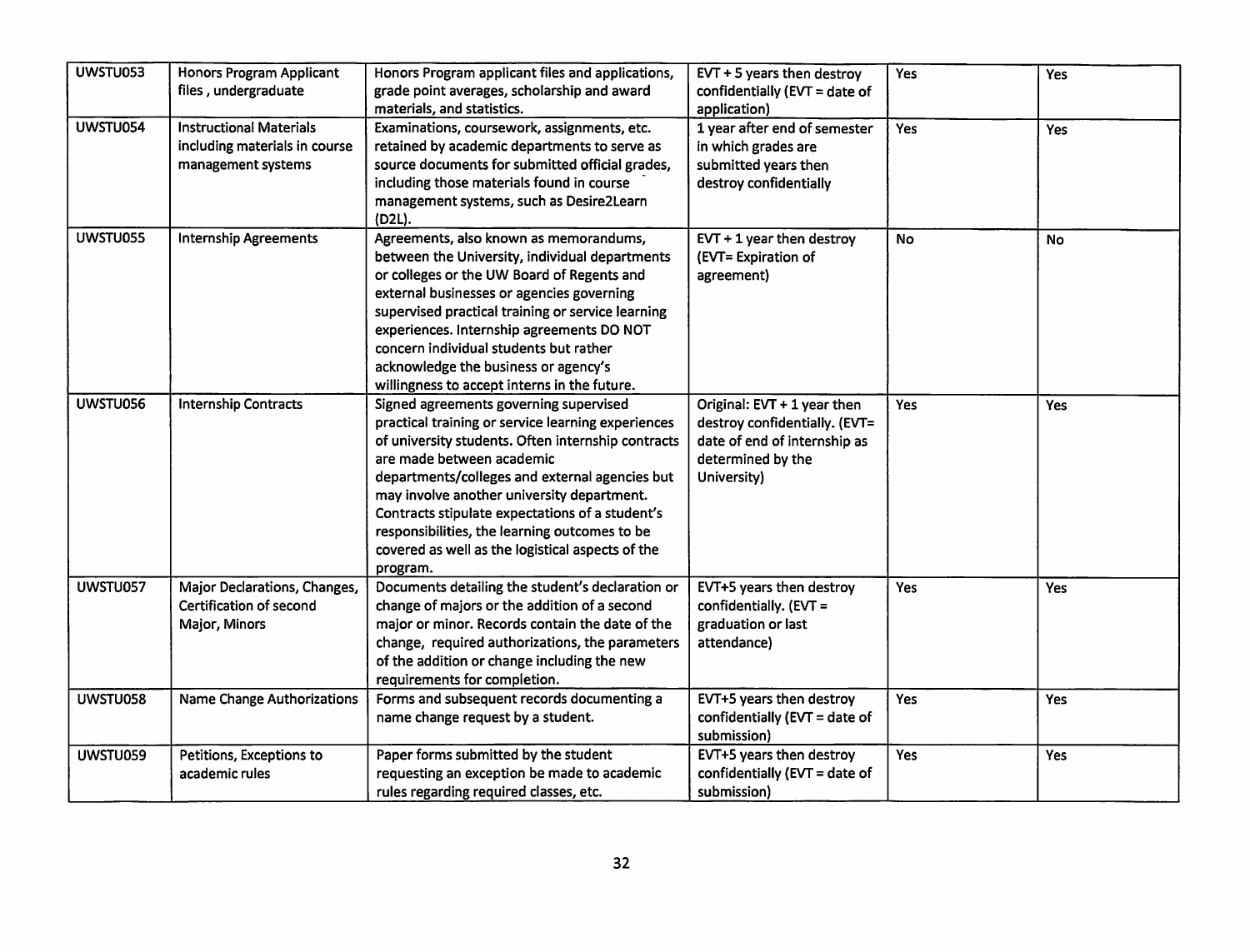| UWSTU060 | <b>Registration Forms</b>                              | Forms completed by students at the time of<br>registration. These forms contain student name<br>and number, term or semester, class number<br>and title and number of credits.                                                                                                                                                                                              | EVT+1 year then destroy<br>confidentially (EVT = date of<br>submission)                                                                                                                                      | Yes | Yes        |
|----------|--------------------------------------------------------|-----------------------------------------------------------------------------------------------------------------------------------------------------------------------------------------------------------------------------------------------------------------------------------------------------------------------------------------------------------------------------|--------------------------------------------------------------------------------------------------------------------------------------------------------------------------------------------------------------|-----|------------|
| UWSTU061 | Schedules, Individual student<br>schedule of classes   | Schedule issued to students recording the classes<br>in which they are enrolled, credits, grading<br>option, location and meeting times of classes,<br>and including student name, class, major and<br>identification number.                                                                                                                                               | EVT+1 year then destroy<br>confidentially ( $EVT = date of$<br>schedule creation)                                                                                                                            | Yes | Yes        |
| UWSTU062 | <b>Student Teacher Field</b><br><b>Experience File</b> | Records assembled through the evaluation of<br>student teachers conducting their field work.<br>Records may contain but are not limited to:<br>written evaluations of field supervisors and<br>cooperating teachers; remediation plans;<br>recommendation letters; signed agreements<br>with districts; correspondence; copies of<br>transcripts and other student records. | $EVT + 7$ year then destroy<br>(EVT= Graduation or<br>semester of last attendance)                                                                                                                           | Yes | <b>Yes</b> |
| UWSTU063 | <b>Study Abroad Program Files</b>                      | Databases or paper files which are maintained<br>for multiple years. The data provides a<br>continuous list of study abroad program names,<br>student names, number participating, dates of<br>the program, course registration, medical<br>information, names of roommates, biographical<br>information and other information.                                             | EVT+1 year then destroy<br>confidentially (EVT= end of<br>program)                                                                                                                                           | Yes | Yes        |
| UWSTU064 | Syllabi and/or individual<br>course calendars          | Record series includes the written summary of<br>individual class objectives, topics covered,<br>requirements, necessary texts and equipment,<br>grading and evaluation procedures and other<br>class-specific policies created by an instructor for<br>students.                                                                                                           | <b>Official Department Copy: 10</b><br>years after last day of course<br>then transfer to archives *<br>*The determination of<br>archival value of syllabi will<br>be made by each institution's<br>archives | No  | No         |
| UWSTU065 | Transcripts, official                                  | Official student academic transcripts showing<br>name, years of attendance, courses attended,<br>grades, major and further academic<br>achievements.                                                                                                                                                                                                                        | Permanent                                                                                                                                                                                                    | Yes | Yes        |
| UWSTU066 | Transcripts, student requests                          | Documentation recording student requests for<br>official copies of their university transcripts                                                                                                                                                                                                                                                                             | EVT+1 year then destroy<br>confidentially (EVT = date of<br>request)                                                                                                                                         | Yes | Yes        |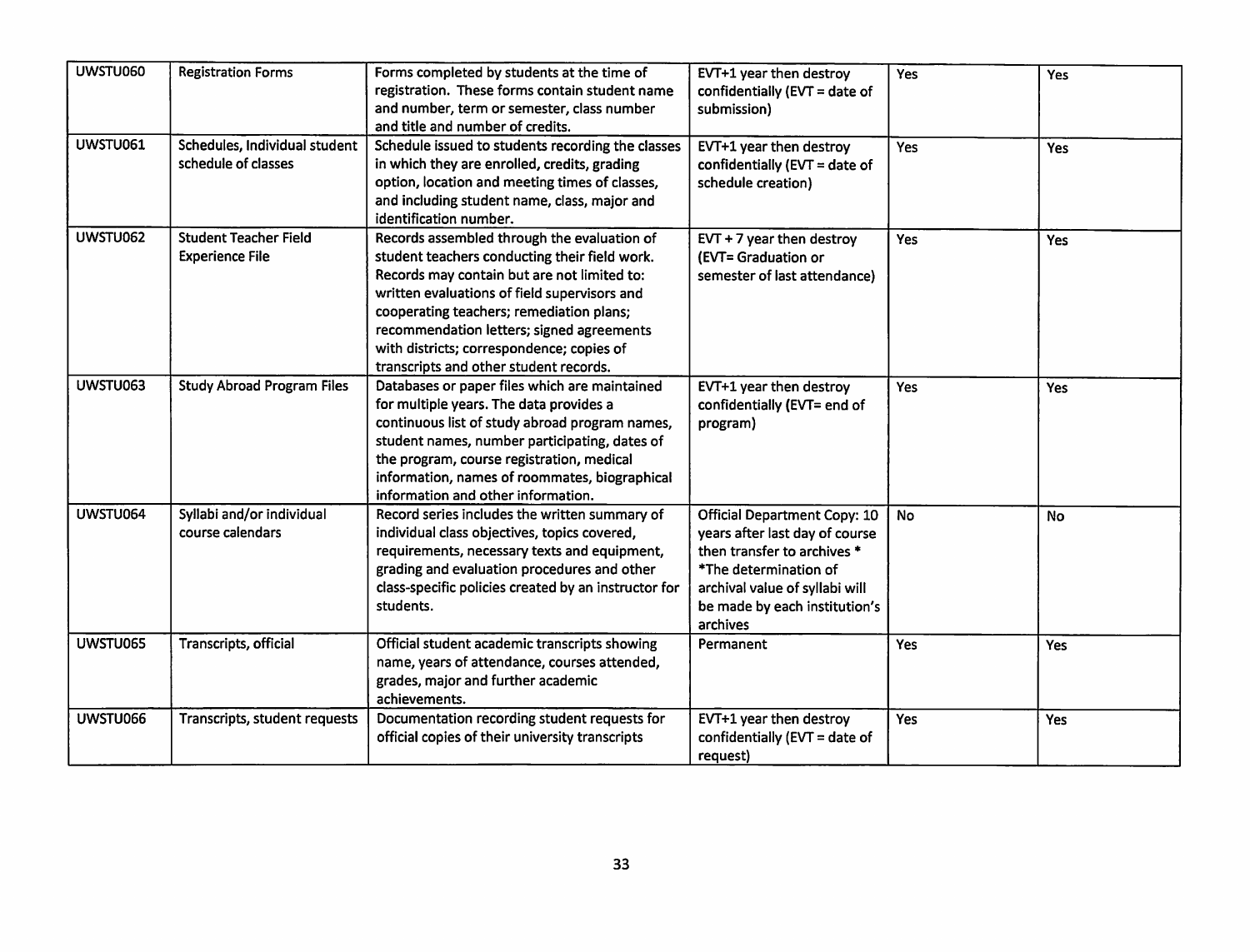| UWSTU067 | <b>Transfer Credit Evaluations</b> | Forms that evaluate the credits an individual<br>student previously earned at another institution<br>based on transfer equivalencies (UWSTU091)<br>and used to determine actual student credit<br>transfers                                                                                                                                                                                           | EVT+5 years then destroy<br>confidentially ( $EVT = date$ of<br>evaluation)  | Yes | Yes |
|----------|------------------------------------|-------------------------------------------------------------------------------------------------------------------------------------------------------------------------------------------------------------------------------------------------------------------------------------------------------------------------------------------------------------------------------------------------------|------------------------------------------------------------------------------|-----|-----|
| UWSTU068 | <b>Withdrawal Authorizations</b>   | Forms completed by students in order to<br>officially withdraw from all classes after the last<br>day to withdraw from individual classes. Includes<br>identification information, the agreement to pay<br>the withdrawal fee, and an explanation of the<br>extraordinary non-academic reasons for the<br>step. Documentation also includes the records of<br>the decision of the granting authority. | $EVT + 5$ years then destroy<br>confidentially (EVT = date of<br>submission) | Yes | Yes |

## *International Student Records*

| UWSTU069 | Arrival-Departure Records,<br>(enrolled students) (I-94)<br>(copy)                      | A copy or image of the I-94. Form I-94 must be<br>completed at the time of entry to the United<br>States by foreign citizens that are being admitted<br>into the United States with nonimmigrant visa<br>status. Form I-94 documents a lawful admission<br>to the U.S. in a specific status and any defined<br>expiration of that status in the United States.                                                                                    | $EVT + 5$ years then destroy<br>confidentially (EVT = date of<br>graduation or last<br>attendance)    | <b>Yes</b> | <b>Yes</b> |
|----------|-----------------------------------------------------------------------------------------|---------------------------------------------------------------------------------------------------------------------------------------------------------------------------------------------------------------------------------------------------------------------------------------------------------------------------------------------------------------------------------------------------------------------------------------------------|-------------------------------------------------------------------------------------------------------|------------|------------|
| UWSTU070 | Arrival-Departure Records,<br>(not enrolled) (I-94) (copy)                              | A copy or image of the I-94. Form I-94 must be<br>completed at the time of entry to the United<br>States by foreign citizens that are being admitted<br>into the United States in a nonimmigrant visa<br>status. Form I-94 documents a lawful admission<br>to the U.S. in a specific status and any defined<br>expiration of that status in the United States.                                                                                    | $EVT + 1$ year then destroy<br>confidentially ( $EVT = date of$<br>submission)                        | Yes        | Yes        |
| UWSTU071 | Certificate of Eligibility for F-<br>1 Visa Status, (enrolled<br>students) (I-20)(copy) | A copy or image of the I-20. The I-20 is a form<br>used to apply for a non-immigrant student visa<br>(F-1 visa). The I-20 form is a certificate of<br>eligibility for nonimmigrant (F-1) student status<br>issued by the school that has admitted to<br>student. It is a requirement for the F-1 Visa. The<br>UW agency provides the I-20 to students who<br>have been accepted to attend class. The student<br>is required to keep the original. | $EVT + 5$ years then destroy<br>confidentially ( $EVT =$ date of<br>graduation or last<br>attendance) | <b>Yes</b> | Yes        |

 $\sim 100$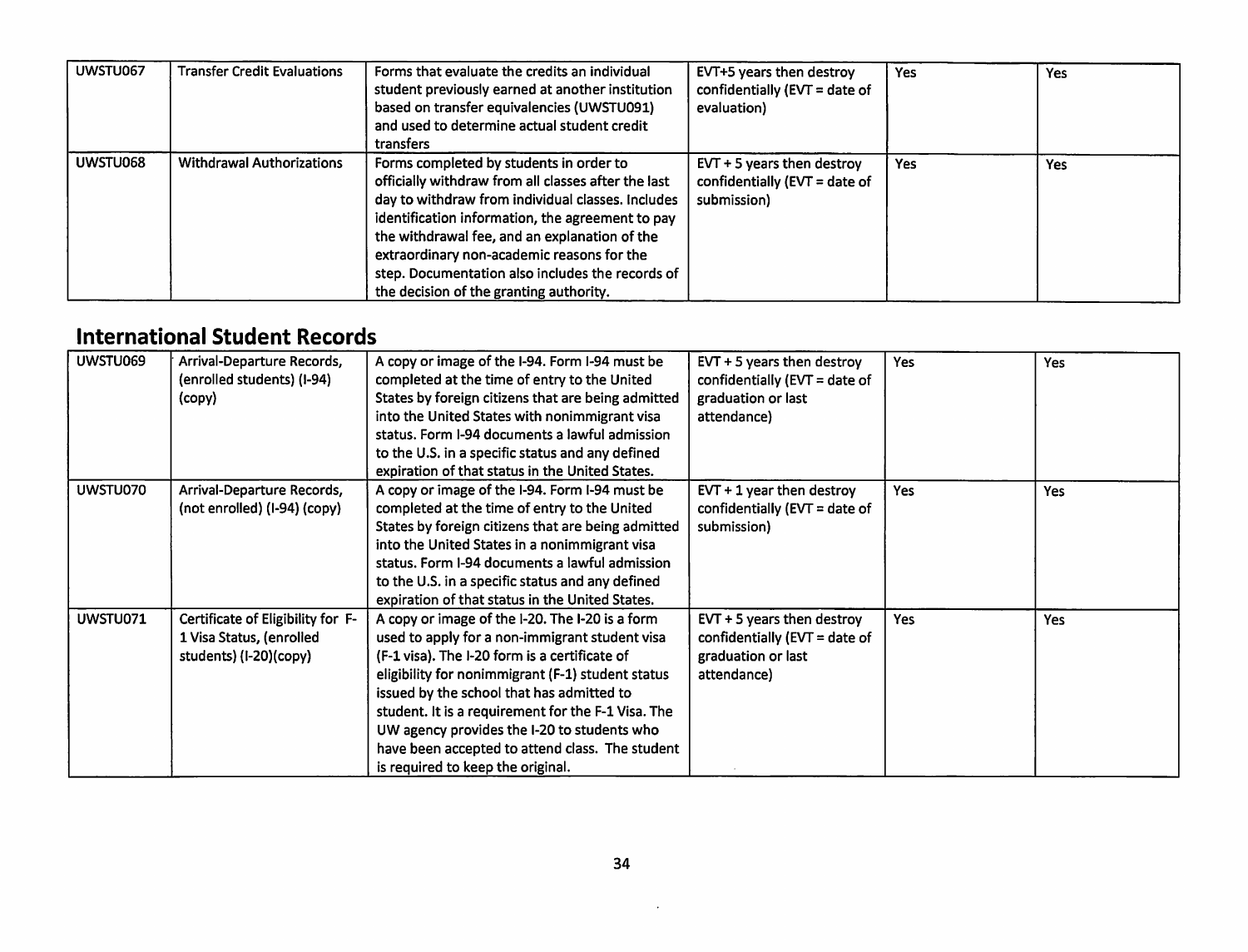| UWSTU072 | Certificate of Eligibility for F-  | A copy or image of the I-20. The I-20 is a form    | $EVT + 1$ year then destroy   | <b>Yes</b> | Yes |
|----------|------------------------------------|----------------------------------------------------|-------------------------------|------------|-----|
|          | 1 Visa Status, (not enrolled)      | used to apply for a non-immigrant student visa     | confidentially (EVT = date of |            |     |
|          | (I-20)(copy)                       | (F-1 visa). The I-20 form is a certificate of      | submission)                   |            |     |
|          |                                    | eligibility for nonimmigrant (F-1) student status  |                               |            |     |
|          |                                    | issued by the school that has admitted to          |                               |            |     |
|          |                                    | student. It is a requirement for the F-1 Visa. The |                               |            |     |
|          |                                    | UW agency provides the I-20 to students who        |                               |            |     |
|          |                                    | have been accepted to attend class. The student    |                               |            |     |
|          |                                    | is required to keep the original.                  |                               |            |     |
| UWSTU073 | Certificate of Eligibility for     | A copy or image of the DS-2019. The DS-2019 is a   | $EVT + 5$ years then destroy  | <b>Yes</b> | Yes |
|          | <b>Exchange Visitor J-1 Status</b> | multi-purpose document issued by a U.S.            | confidentially (EVT = date of |            |     |
|          | Form DS-2019, (enrolled            | government-approved institution (or                | graduation or last            |            |     |
|          | students) (copy)                   | organization) certifying that admission into a     | attendance)                   |            |     |
|          |                                    | program has been accepted. Program                 |                               |            |     |
|          |                                    | participants use the DS-2019 to apply for an       |                               |            |     |
|          |                                    | exchange visitor (J-1) non-immigrant visa. The     |                               |            |     |
|          |                                    | <b>Student and Exchange Visitor Information</b>    |                               |            |     |
|          |                                    | System (SEVIS) database, processes the             |                               |            |     |
|          |                                    | information and produces a copy of the DS-2019     |                               |            |     |
|          |                                    | that is sent back to the school. The student is    |                               |            |     |
|          |                                    | required to keep the original.                     |                               |            |     |
| UWSTU074 | Certificate of Eligibility for     | A copy or image of the DS-2019. The DS-2019 is a   | $EVT + 1$ year then destroy   | Yes        | Yes |
|          | <b>Exchange Visitor J-1 Status</b> | multi-purpose document issued by a U.S.            | confidentially (EVT = date of |            |     |
|          | Form DS-2019, (not enrolled)       | government-approved institution (or                | submission)                   |            |     |
|          | (copy)                             | organization) certifying that admission into a     |                               |            |     |
|          |                                    | program has been accepted. Program                 |                               |            |     |
|          |                                    | participants use the DS-2019 to apply for an       |                               |            |     |
|          |                                    | exchange visitor (J-1) non-immigrant visa. The     |                               |            |     |
|          |                                    | <b>Student and Exchange Visitor Information</b>    |                               |            |     |
|          |                                    | System (SEVIS) database, processes the             |                               |            |     |
|          |                                    | information and produces a copy of the DS-2019     |                               |            |     |
|          |                                    | that is sent back to the school. The student is    |                               |            |     |
|          |                                    | required to keep the original.                     |                               |            |     |
| UWSTU075 | <b>Passport Page Showing</b>       | A copy or image of the passport photo page to      | EVT $+5$ years then destroy   | Yes        | Yes |
|          | Passport Number, (enrolled         | verify the passport number, country of             | confidentially (EVT = date of |            |     |
|          | students) (copy)                   | citizenship, birthplace, birth date, and accurate  | graduation or last            |            |     |
|          |                                    | spelling of the name of the student.               | attendance)                   |            |     |
| UWSTU076 | <b>Passport Page Showing</b>       | A copy or image of the passport photo page to      | $EVT + 1$ year then destroy   | <b>Yes</b> | Yes |
|          | Passport Number, (not              | verify the passport number, country of             | confidentially (EVT = date of |            |     |
|          | enrolled) (copy)                   | citizenship, birthplace, birth date, and accurate  | submission)                   |            |     |
|          |                                    | spelling of the name of the student.               |                               |            |     |

 $\bar{\Delta}$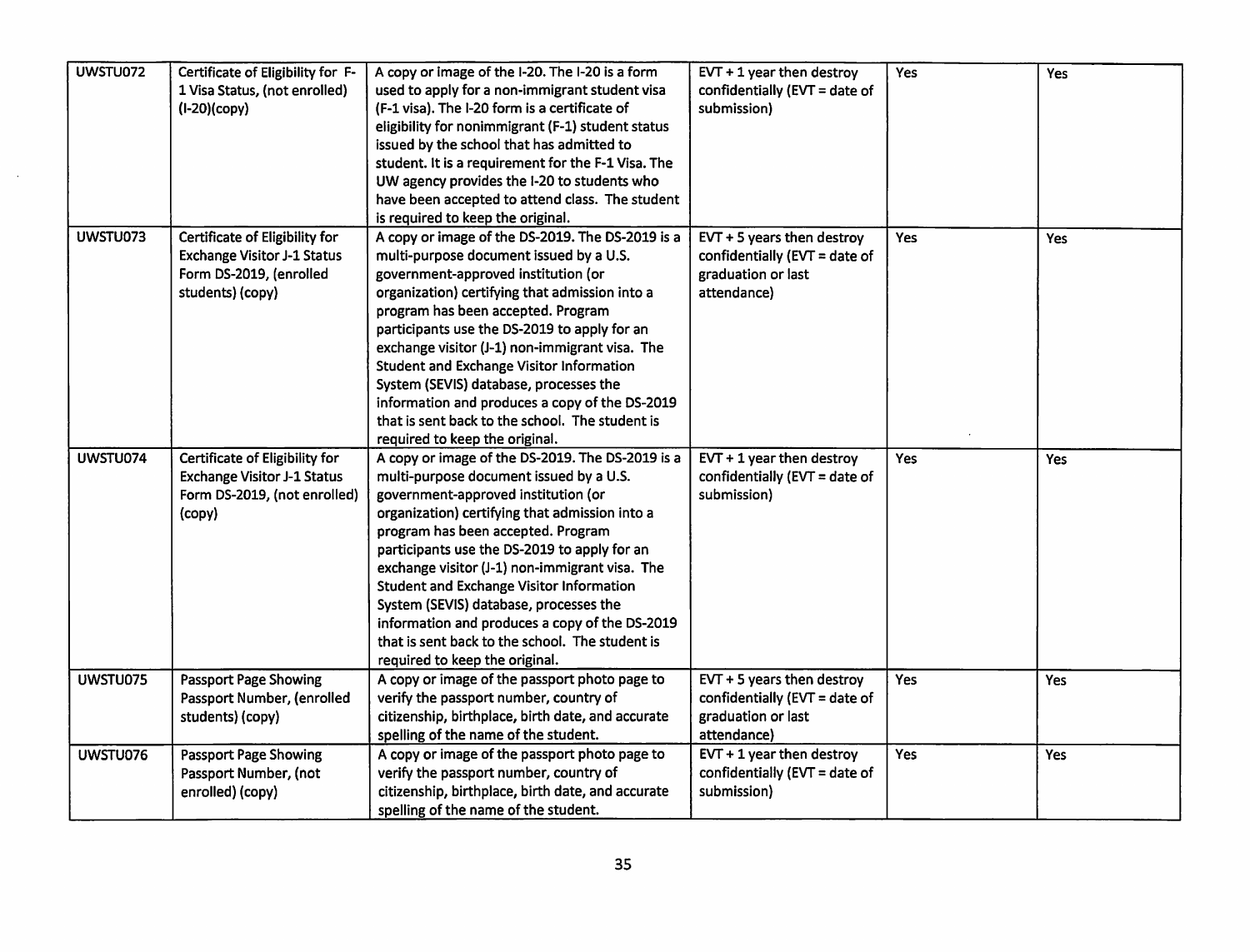| UWSTU077 | <b>Statement of educational</b>   | The UW agency provides a copy of the statement     | $EVT + 5$ years then destroy     | <b>Yes</b> | Yes        |
|----------|-----------------------------------|----------------------------------------------------|----------------------------------|------------|------------|
|          | costs, (enrolled students)        | of educational cost to the students. The           | confidentially (EVT = date of    |            |            |
|          |                                   | statement indicates university contact             | graduation or last               |            |            |
|          |                                   | information, estimated expenses for tuition,       | attendance)                      |            |            |
|          |                                   | fees, living expenses, health insurance and        |                                  |            |            |
|          |                                   | instructions for submitting financial verification |                                  |            |            |
|          |                                   | form.                                              |                                  |            |            |
| UWSTU078 | <b>Statement of educational</b>   | The UW agency provides a copy of the statement     | $EVT + 1$ year then destroy      | <b>Yes</b> | <b>Yes</b> |
|          | costs, (not enrolled)             | of educational cost to the students. The           | confidentially( $EVT = date$ of  |            |            |
|          |                                   | statement indicates university contact             | submission)                      |            |            |
|          |                                   | information, estimated expenses for tuition,       |                                  |            |            |
|          |                                   | fees, living expenses, health insurance and        |                                  |            |            |
|          |                                   | instructions for submitting financial verification |                                  |            |            |
|          |                                   | form.                                              |                                  |            |            |
| UWSTU079 | <b>Statement of financial</b>     | Copies of financial documents include bank         | $EVT + 5$ years then destroy     | Yes        | Yes        |
|          | responsibility and supporting     | letters showing sufficient funds on deposit for at | confidentially (EVT = date of    |            |            |
|          | documents, (enrolled              | least the first year's expenses and legal names of | graduation or last               |            |            |
|          | students)                         | sponsors with appropriate signatures and dates.    | attendance)                      |            |            |
|          |                                   | The UW agency may keep the original                |                                  |            |            |
|          |                                   | documents or copies or images of them.             |                                  |            |            |
| UWSTU080 | <b>Statement of financial</b>     | Copies of financial documents include bank         | $EVT + 1$ year then destroy      | Yes        | Yes        |
|          | responsibility and supporting     | letters showing sufficient funds on deposit for at | confidentially (EVT = date of    |            |            |
|          | documents, (not enrolled)         | least the first year's expenses and legal names of | submission)                      |            |            |
|          |                                   | sponsors with appropriate signatures and dates.    |                                  |            |            |
|          |                                   | The UW agency may keep the original                |                                  |            |            |
|          |                                   | documents or copies or images of them.             |                                  |            |            |
| UWSTU081 | <b>United States Permanent</b>    | A copy or image of the Permanent Resident Card.    | EVT $+5$ years then destroy      | Yes        | <b>Yes</b> |
|          | <b>Resident Card (Green Card)</b> | The card has previously been called the Alien      | confidentially ( $EVT = date of$ |            |            |
|          | copy, (enrolled students)         | Registration Receipt Card and is has not always    | graduation or last               |            |            |
|          |                                   | been green in color. The card provides evidence    | attendance)                      |            |            |
|          |                                   | of admissibility to the United States as a lawful  |                                  |            |            |
|          |                                   | permanent resident.                                |                                  |            |            |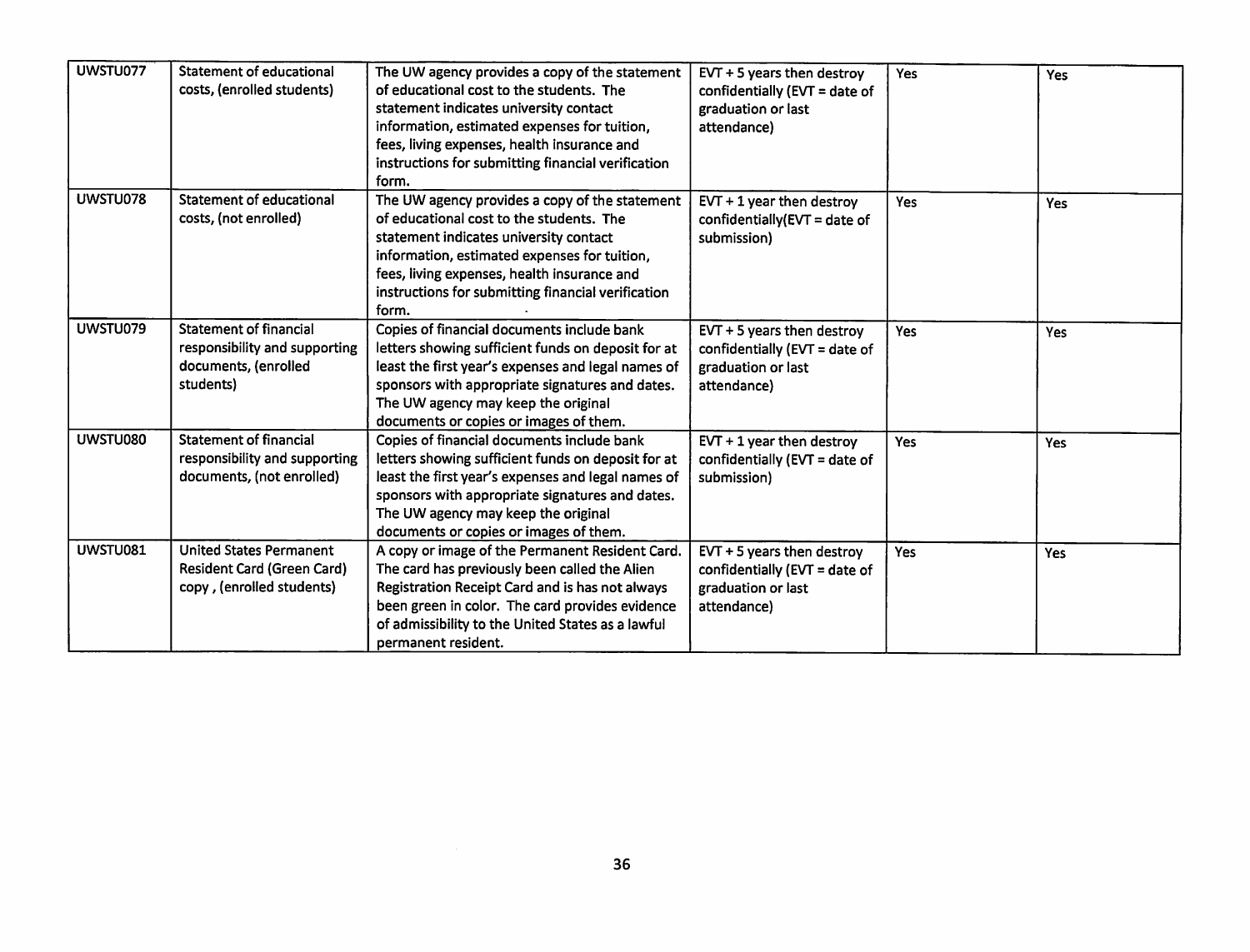| UWSTU082<br><b>United States Permanent</b><br>A copy or image of the Permanent Resident Card.<br><b>Resident Card (Green Card)</b><br>The card has previously been called the Alien<br>copy, (not enrolled)<br>Registration Receipt Card and is has not always<br>been green in color. The card provides evidence<br>of admissibility to the United States as a lawful<br>permanent resident. | $EVT + 1$ year then destroy<br><b>Yes</b><br><b>Yes</b><br>confidentially (EVT = date of<br>submission) |
|-----------------------------------------------------------------------------------------------------------------------------------------------------------------------------------------------------------------------------------------------------------------------------------------------------------------------------------------------------------------------------------------------|---------------------------------------------------------------------------------------------------------|
|-----------------------------------------------------------------------------------------------------------------------------------------------------------------------------------------------------------------------------------------------------------------------------------------------------------------------------------------------------------------------------------------------|---------------------------------------------------------------------------------------------------------|

# *Publications, Statistics and Policy*

| UWSTU083 | Catalog, graduate and               | Official institutional course catalog in paper or  | $CR + 6$ years, then transfer to | No  | No        |
|----------|-------------------------------------|----------------------------------------------------|----------------------------------|-----|-----------|
|          | undergraduate                       | electronic format providing overview of            | <b>University Archives</b>       |     |           |
|          |                                     | admissions policies, course offerings and degree   |                                  |     |           |
|          |                                     | requirements as well as minor and certificate      |                                  |     |           |
|          |                                     | requirements.                                      |                                  |     |           |
| UWSTU084 | <b>Class Schedules/timetables</b>   | Official list of courses offered each semester,    | $CR + 6$ years, then transfer to | No  | <b>No</b> |
|          | (institutional)                     | with information regarding course numbers,         | <b>University Archives</b>       |     |           |
|          |                                     | names and credits; instructors; times; and course  |                                  |     |           |
|          |                                     | location in any format. This may differ            |                                  |     |           |
|          |                                     | significantly from the publication available to    |                                  |     |           |
|          |                                     | students at the time of registration.              |                                  |     |           |
| UWSTU085 | Correspondence,                     | Policy-setting correspondence within Enrollment    | $CR + 6$ years, then transfer to | No  | <b>No</b> |
|          | policy-setting                      | Services units or between them and university      | <b>University Archives</b>       |     |           |
|          |                                     | administration.                                    |                                  |     |           |
| UWSTU086 | Course File, master                 | Official courses offered throughout the history of | $CR + 6$ years, then transfer to | No  | <b>No</b> |
|          |                                     | the institution                                    | <b>University Archives</b>       |     |           |
| UWSTU087 | <b>Enrollment and Class Lists</b>   | Reports generated by Enrollment Services during    | $CR + 6$ years, then transfer to | Yes | Yes       |
|          |                                     | any given semester reflecting student enrollment   | University Archives.             |     |           |
|          |                                     | rosters, class size, graduation lists              |                                  |     |           |
| UWSTU088 | <b>Enrollment Verifications and</b> | Records used to verify student enrollment for      | EVT +1. EVT is completion of     | Yes | Yes       |
|          | <b>Certifications</b>               | purposes such as loan applications, insurance      | verification or certification.   |     |           |
|          |                                     | discounts, and Social Security benefits.           | Destroy confidentially           |     |           |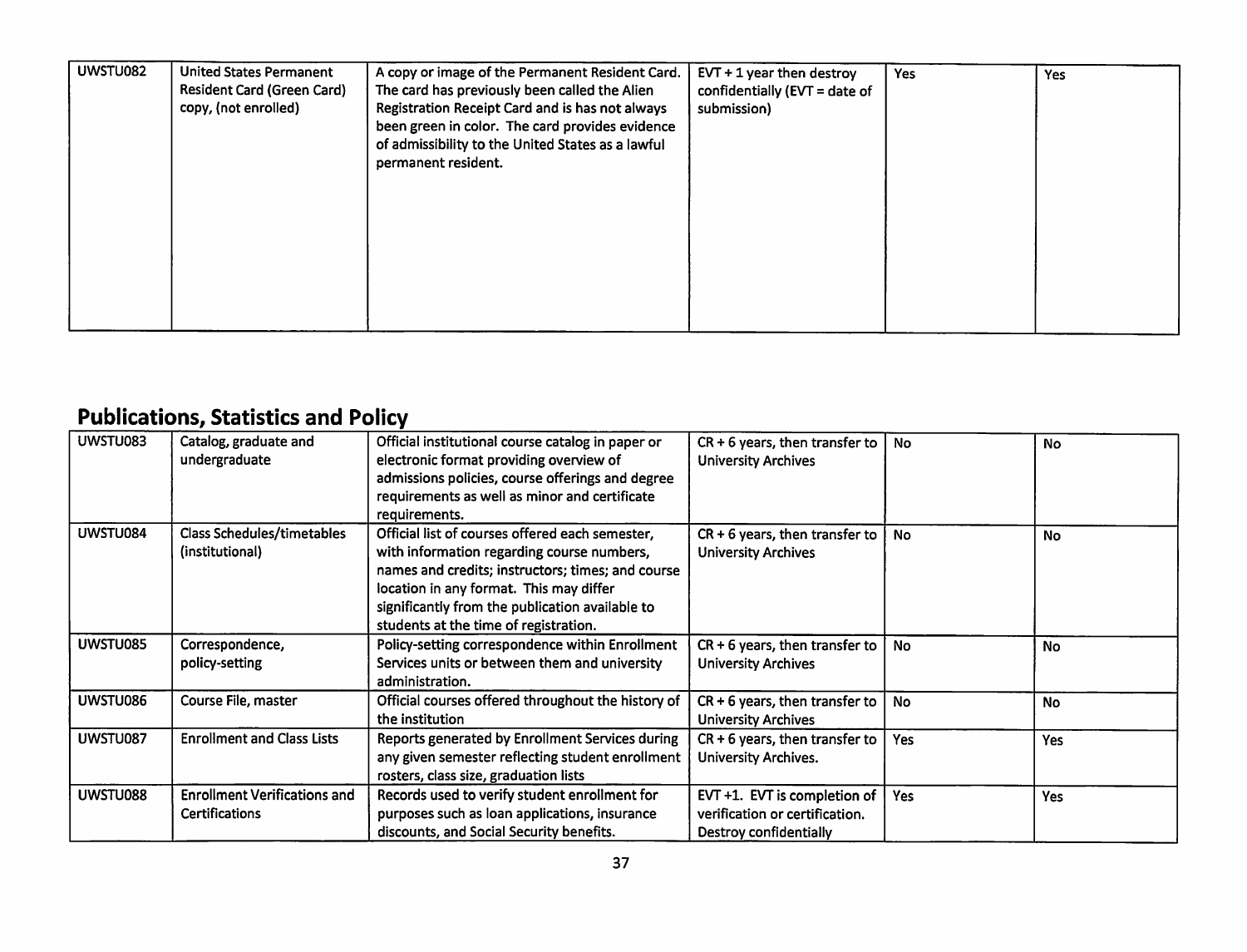| UWSTU089 | <b>Grade Reports/statistics</b> | Reports of official grades awarded, degrees<br>conferred, grade lists, academic standing, grade<br>point averages, degree statistics                                                                                                    | $CR + 6$ years, then transfer to<br><b>University Archives</b> | <b>Yes</b> | Yes |
|----------|---------------------------------|-----------------------------------------------------------------------------------------------------------------------------------------------------------------------------------------------------------------------------------------|----------------------------------------------------------------|------------|-----|
| UWSTU090 | <b>Honors Lists</b>             | Lists of students who have achieved academic<br>distinction, including but not limited to the<br>Dean's List                                                                                                                            | $CR + 6$ years, then transfer to<br><b>University Archives</b> |            |     |
| UWSTU091 | <b>Transfer Equivalencies</b>   | Aggregate transfer credit equivalency<br>information, comparing course subject area,<br>content, difficulty, level, and credit hours<br>collected to evaluate and determine<br>transferrable course credits from other<br>institutions. | Until superseded. Keep until<br>superseded and destroy         | No         | No  |

## *FERPA-Related Records*

| UWSTU092 | <b>Requests for and Disclosure</b> | Third-party requests for information, which        | Permanent. | <b>Yes</b> | <b>Yes</b> |
|----------|------------------------------------|----------------------------------------------------|------------|------------|------------|
|          | of Personally identifiable         | require a student's signed and dated written       |            |            |            |
|          | Information                        | consent for disclosure of information (see         |            |            |            |
|          |                                    | UWSTU097), and documentation of the                |            |            |            |
|          |                                    | subsequent disclosure of the information, if       |            |            |            |
|          |                                    | granted.                                           |            |            |            |
| UWSTU093 | <b>Requests for Corrections to</b> | Student-initiated requests for corrections to      | Permanent. | Yes        | Yes        |
|          | records and Formal hearings        | records and for formal hearings regarding the      |            |            |            |
|          |                                    | amendment of the academic record, based on         |            |            |            |
|          |                                    | the student's right to request to have records     |            |            |            |
|          |                                    | corrected that he or she believes to be            |            |            |            |
|          |                                    | inaccurate, misleading or in violation of their    |            |            |            |
|          |                                    | privacy rights.                                    |            |            |            |
| UWSTU094 | <b>Requests for Nondisclosure</b>  | Documentation supporting a request to withhold     | Permanent. | Yes        | Yes        |
|          | of Directory Information           | items from public records, including the           |            |            |            |
|          |                                    | "Request to Withhold Student Information"          |            |            |            |
|          |                                    | form, where applicable.                            |            |            |            |
| UWSTU095 | Statement on contents of           | Statement written by a student who finds the       | Permanent. |            |            |
|          | Records regarding hearing          | decision of the formal hearing regarding the       |            | Yes        | Yes        |
|          |                                    |                                                    |            |            |            |
|          | panel decisions                    | academic record unsatisfactory. The statement      |            |            |            |
|          |                                    | setting forth any reasons for disagreeing with the |            |            |            |
|          |                                    | decision is placed in his or her file.             |            |            |            |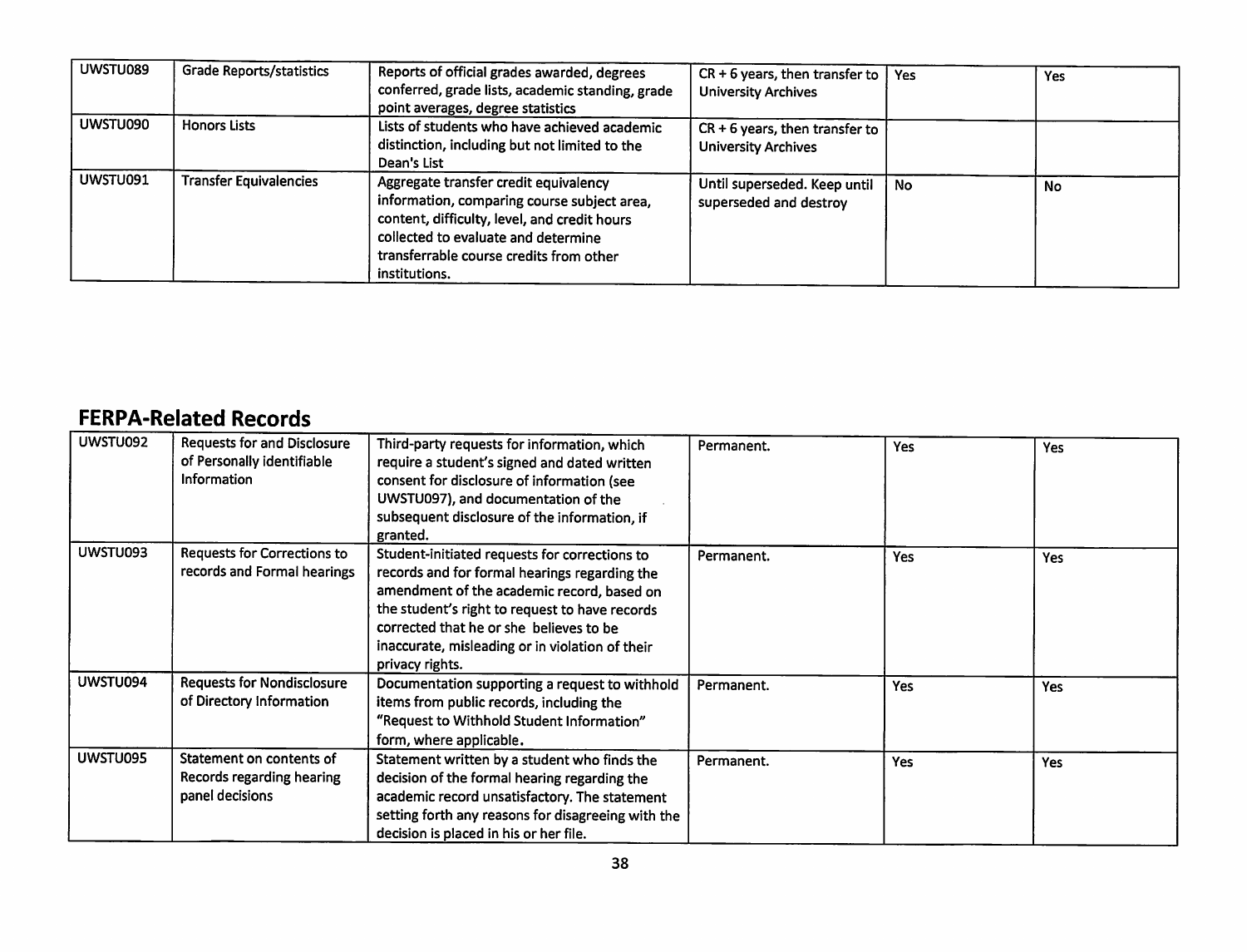| UWSTU096 | Waiver of Right of Access to<br>Confidential<br><b>Recommendations</b> | The waiver to right of access for a letter of<br>recommendation is allowed for three purposes:<br>(1) admission to another educational institution;<br>(2) employment; (3) receipt of an award or<br>honor. These are the only areas in which waivers<br>are allowed. | Permanent or until<br>terminated by the student | Yes        | Yes |
|----------|------------------------------------------------------------------------|-----------------------------------------------------------------------------------------------------------------------------------------------------------------------------------------------------------------------------------------------------------------------|-------------------------------------------------|------------|-----|
| UWSTU097 | <b>Written Consent for Records</b><br><b>Disclosure</b>                | The student's written, signed, and dated consent<br>to the disclosure of personally identifiable<br>information about a student or the inspection of<br>the student's records.                                                                                        | Permanent.                                      | <b>Yes</b> | Yes |
| UWSTU098 | <b>Written Decisions of Hearing</b><br>Panels                          | Decisions resulting from a formal hearing<br>regarding a student-initiated request for<br>amendment of the student's educational<br>records. Related to series UWSTU093 and<br>UWSTU095                                                                               | Permanent.                                      | Yes        | Yes |

### *Federal Disclosure Records*

| UWSTU099 | Athletic Participation/EADA   | Records to disclose data about Equity in              | 3 years after required | <b>No</b> | <b>No</b> |
|----------|-------------------------------|-------------------------------------------------------|------------------------|-----------|-----------|
|          | <b>Document</b>               | Athletics and to the Office of Postsecondary          | disclosure. Destroy or |           |           |
|          |                               | Education (OPE), Federal Department of                | transfer to Archives   |           |           |
|          |                               | Education. The source and background for these        |                        |           |           |
|          |                               | reports are data retained in worksheets,              |                        |           |           |
|          |                               | spreadsheets, charts, surveys, email, web-linked      |                        |           |           |
|          |                               | data and narrative reports, all of which are to be    |                        |           |           |
|          |                               | considered records belonging to this series.          |                        |           |           |
| UWSTU100 | College costs, Accreditation, | Records are provided both to students and the         | 3 years after required | <b>No</b> | <b>No</b> |
|          | Textbook information,         | Department of Education. The source and               | disclosure. Destroy or |           |           |
|          | <b>Transfer Credit Policy</b> | background for these reports are data retained        | transfer to Archives   |           |           |
|          |                               | in worksheets, spreadsheets, charts, surveys,         |                        |           |           |
|          |                               | email, web-linked data and narrative reports, all     |                        |           |           |
|          |                               | of which are to be considered records belonging       |                        |           |           |
|          |                               | to this series. These disclosure records are          |                        |           |           |
|          |                               | organized in two broad categories: I. Non-Loan-       |                        |           |           |
|          |                               | Related Disclosure Requirements: Availability of      |                        |           |           |
|          |                               | Institutional and Financial Aid Information,          |                        |           |           |
|          |                               | <b>Student Financial Assistance, General</b>          |                        |           |           |
|          |                               | Institutional Information, Teacher Preparation        |                        |           |           |
|          |                               | Program Report, Health and Safety, Student            |                        |           |           |
|          |                               | Outcomes, Intercollegiate Athletic Program, and       |                        |           |           |
|          |                               | <b>Voter Registration II. Disclosure Requirements</b> |                        |           |           |